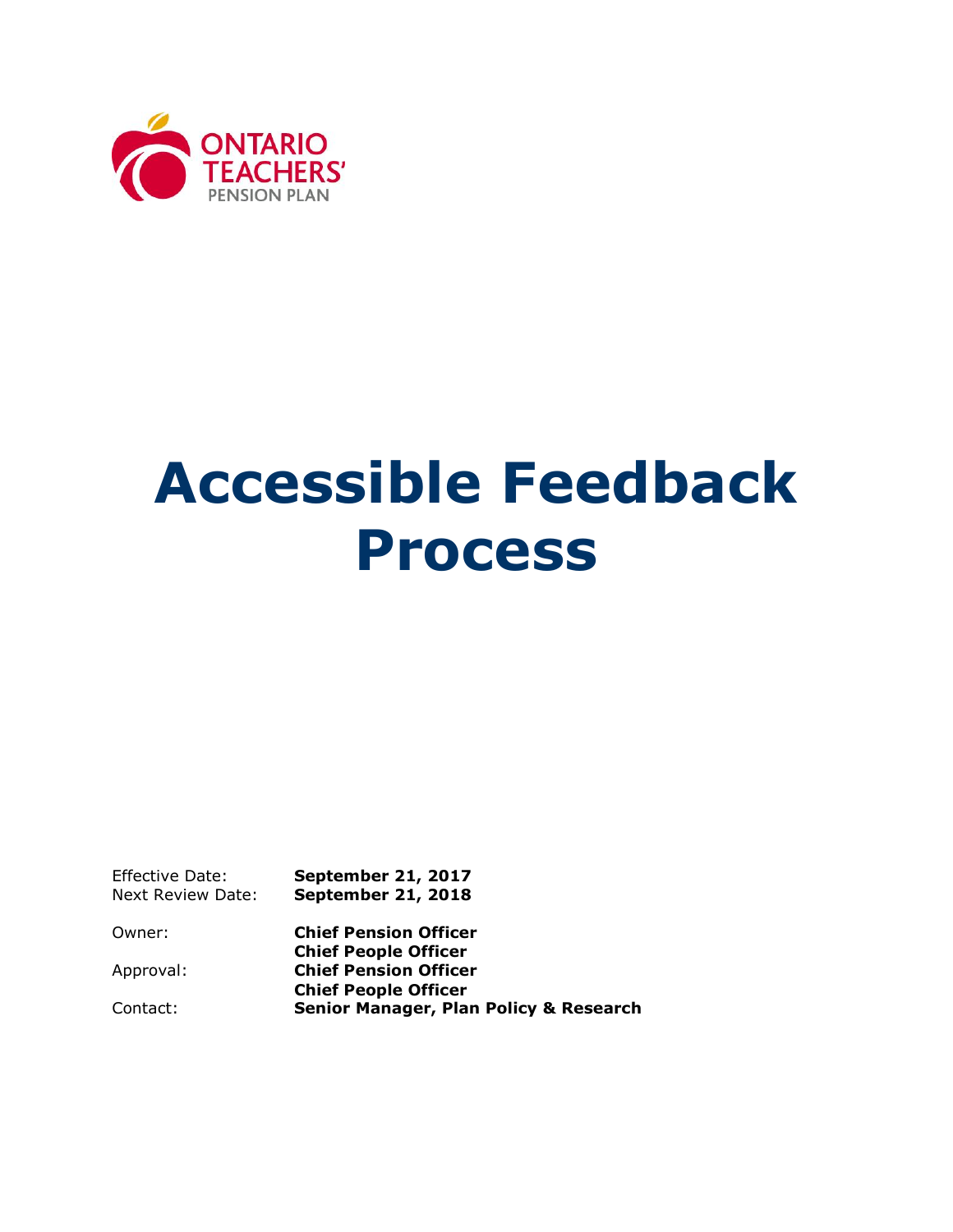# **TABLE OF CONTENTS**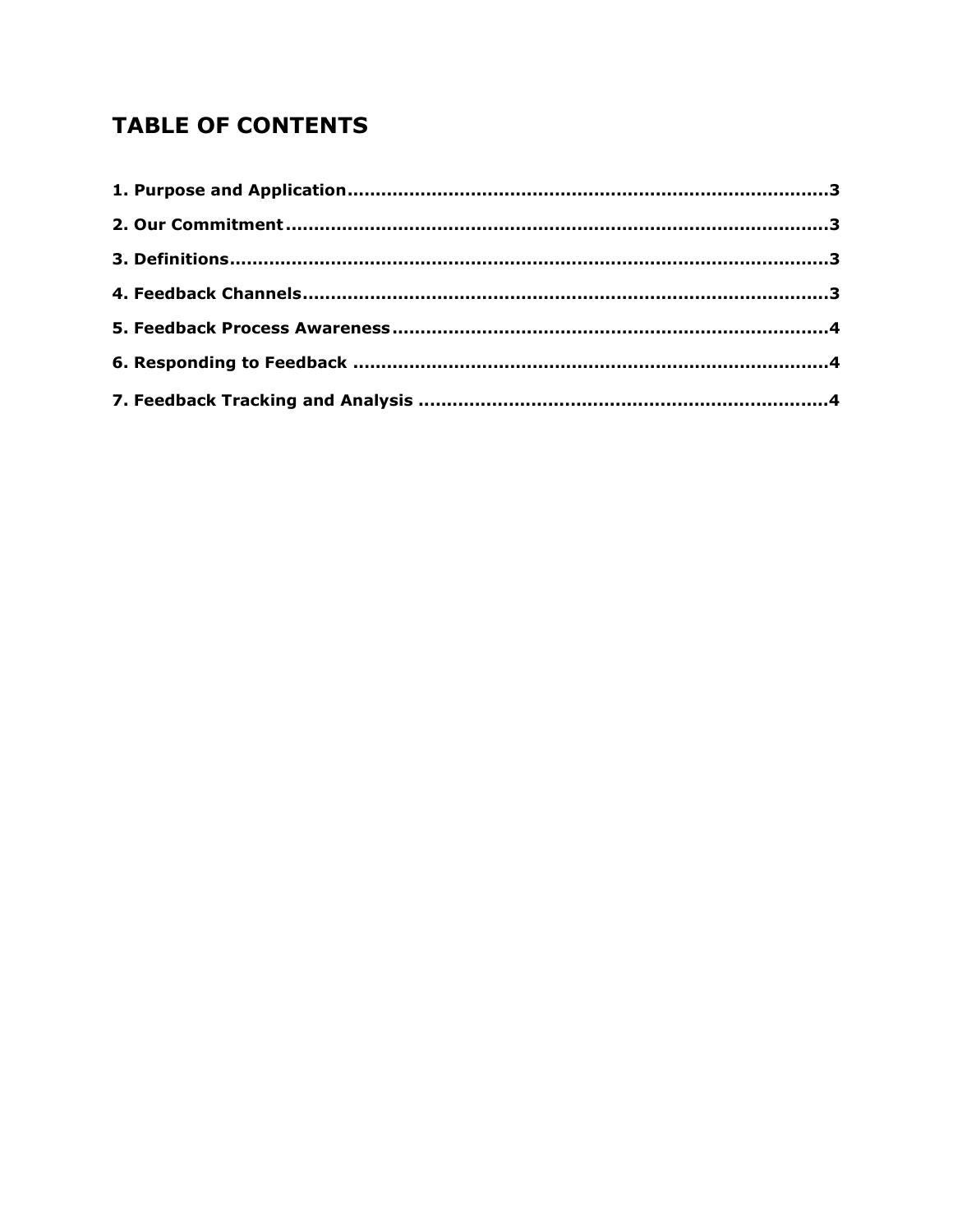### <span id="page-2-0"></span>**1. Purpose and Application**

 This document establishes OTPP's process for receiving and responding to feedback about the manner *Standards* ("Accessibility Standards") (Ontario Regulation 191/11). This document applies to all OTPP in which we provide services to persons with disabilities, in accordance with the *Integrated Accessibility*  personnel.

## <span id="page-2-1"></span>**2. Our Commitment**

 OTPP's mission is to provide outstanding service and retirement security for our members – today and tomorrow. In fulfilling our mission, OTPP strives at all times to provide its services in a way that respects the dignity and independence of people with disabilities. We are also committed to giving people with disabilities the same opportunity to access our services and allowing them to benefit from the same services as other clients.

#### <span id="page-2-2"></span>**3. Definitions**

 regardless of their disability. **Accessibility** refers to the degree to which goods and services are accessible to persons with disabilities. An accessible service is one that the client is fully able to participate in and benefit from

**Client** means the subset of the general public to whom OTPP provides services in the ordinary course of our business.

**Personnel** means all employees, contractors, consultants, students, volunteers, and other individuals who provide direct services for OTPP clients.

### <span id="page-2-3"></span>**4. Feedback Channels**

Clients may use any of the following feedback channels:

• In person at OTPP's office:

5650 Yonge Street, 3rd Floor Toronto, ON M2M 4H5

Office Hours: Monday to Friday, 8:00am to 5:30pm

 By telephone, facsimile or e-mail: **Member Hotline Phone**  416-226-2700 1-800-668-0105 (toll free)